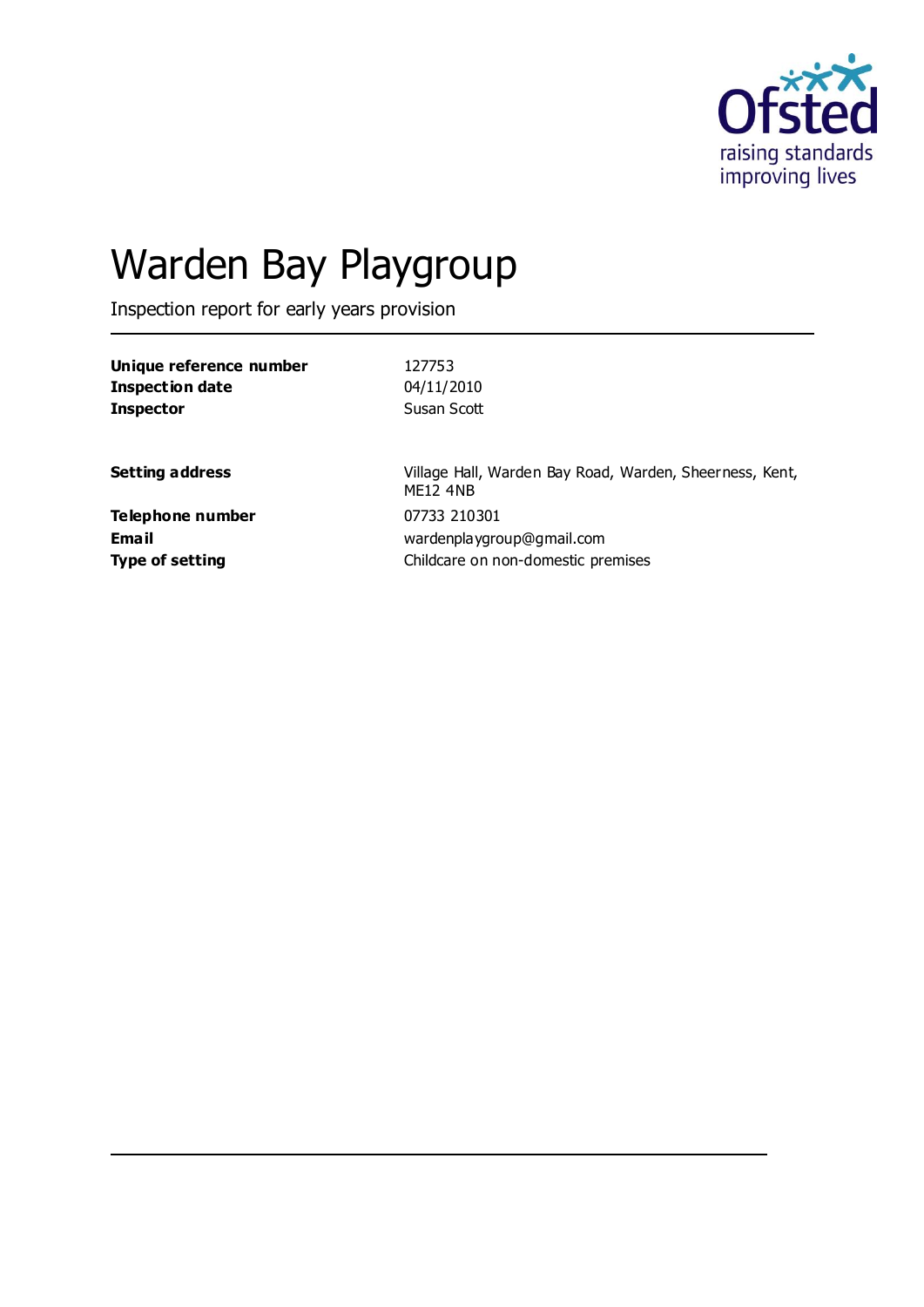The Office for Standards in Education, Children's Services and Skills (Ofsted) regulates and inspects to achieve excellence in the care of children and young people, and in education and skills for learners of all ages. It regulates and inspects childcare and children's social care, and inspects the Children and Family Court Advisory Support Service (Cafcass), schools, colleges, initial teacher training, work-based learning and skills training, adult and community learning, and education and training in prisons and other secure establishments. It assesses council children's services, and inspects services for looked after children, safeguarding and child protection.

If you would like a copy of this document in a different format, such as large print or Braille, please telephone 0300 123 1231, or email enquiries@ofsted.gov.uk.

You may copy all or parts of this document for non-commercial educational purposes, as long as you give details of the source and date of publication and do not alter the information in any way.

T: 0300 123 1231 Textphone: 0161 618 8524 E: enquiries@ofsted.gov.uk W: [www.ofsted.gov.uk](http://www.ofsted.gov.uk/)

© Crown copyright 2010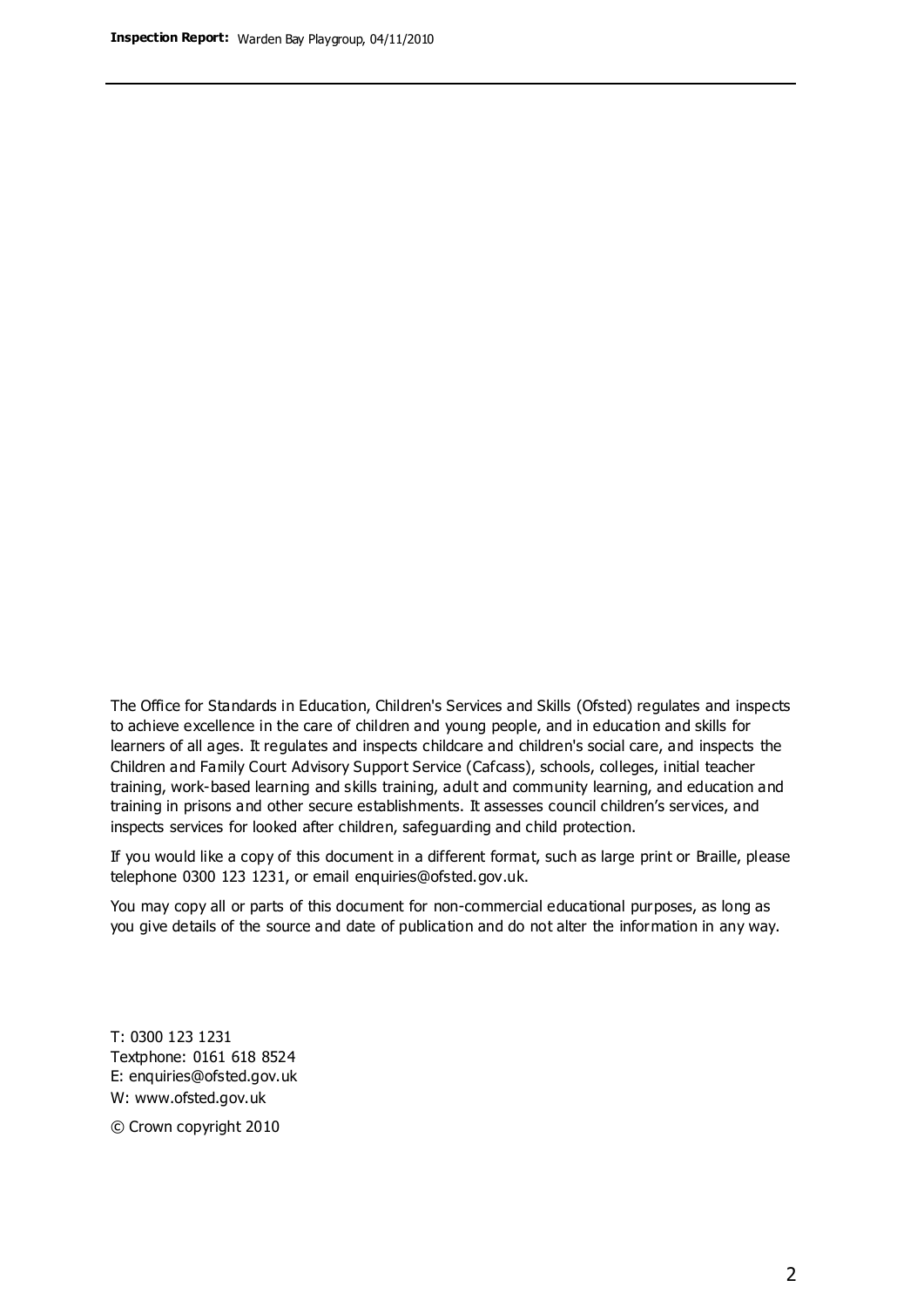## **Introduction**

This inspection was carried out by Ofsted under Sections 49 and 50 of the Childcare Act 2006 on the quality and standards of the registered early years provision. 'Early years provision' refers to provision regulated by Ofsted for children from birth to 31 August following their fifth birthday (the early years age group). The registered person must ensure that this provision complies with the statutory framework for children's learning, development and welfare, known as the *Early* Years Foundation Stage.

The provider must provide a copy of this report to all parents with children at the setting where reasonably practicable. The provider must provide a copy of the report to any other person who asks for one, but may charge a fee for this service (The Childcare (Inspection) Regulations 2008 regulations 9 and 10).

Please see our website for more information about each childcare provider. We publish inspection reports, conditions of registration and details of complaints we receive where we or the provider take action to meet the requirements of registration.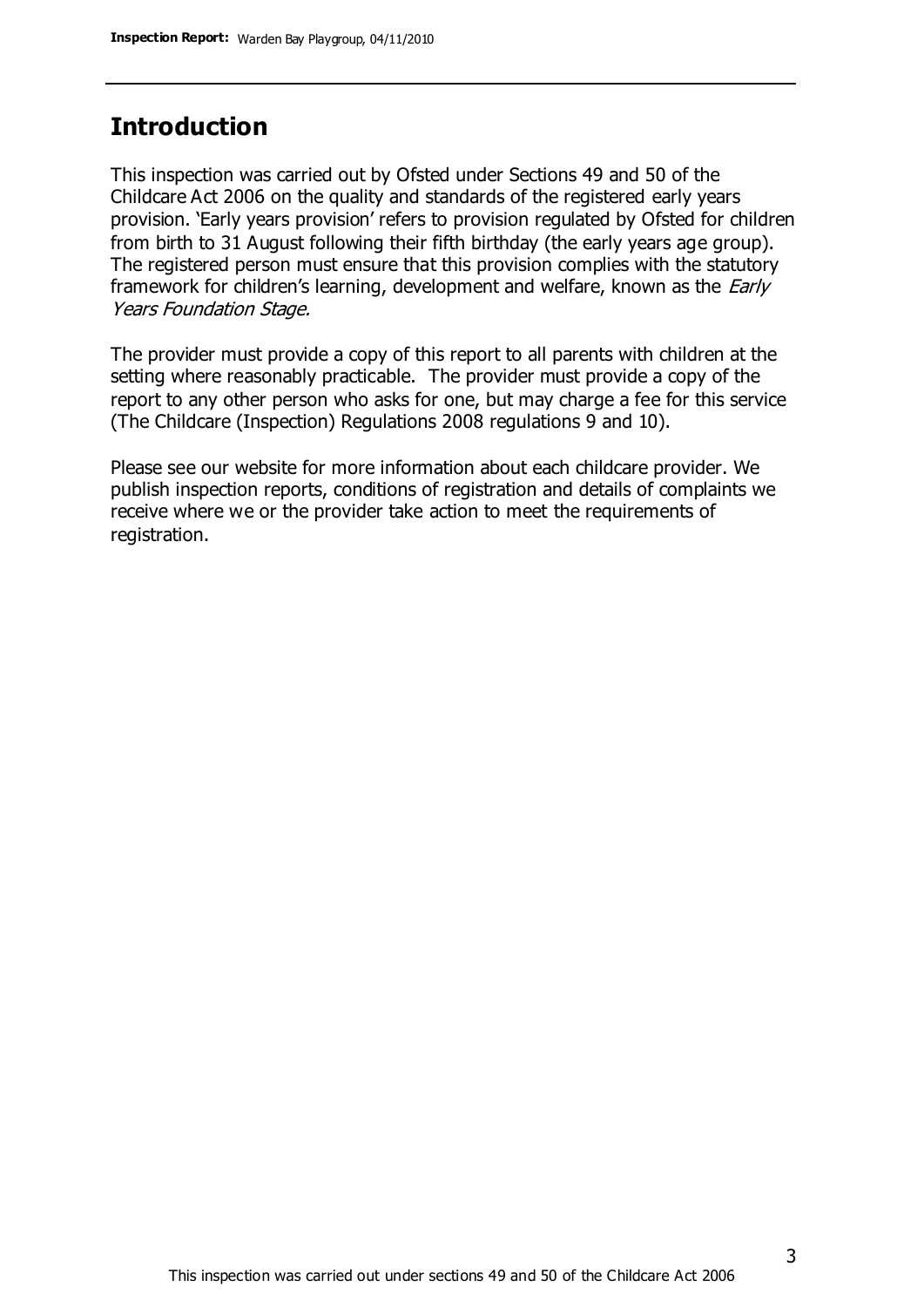## **Description of the setting**

Warden Bay Playgroup opened in 1995. It operates from a large room in a village hall, in Warden. There is a secure outside play area and easy access to a field and play area adjoing the village hall car park. The playgroup serves the local area.

This provision is registered on the Early Years Register. A maximum of 26 children aged from two years old may attend the pre-school at any one time.There are currently 18 children from two to four years on roll. The group opens five days a week during school term times. Sessions are from 09.00 to 12.00. Children attend for a variety of sessions. The setting welcomes children with special eduactional needs and /or disabilities and children who speak English as an additional language.

There are five staff who work with the children, including the supervisor. Three of the hold early years qualifications to NVQ level 2 or 3.

### **The overall effectiveness of the early years provision**

Overall the quality of the provision is good.

The uniqueness of each child is recognised by staff who provide good support for children and their families, ensuring that all children make progress in their learning and development. Children feel safe because there are good systems in place to safeguard their welfare although fire fighting equipment has not been checked since 2008. They benefit from the welcoming environment and experience good challenges in their outdoor play and other areas of learning, although there is less emphasis on mathematical learning. All the staff contribute to the self evaluation process by identifying strengths and improvements and children and parents ideas are welcomed. The children's welfare and learning is enhanced by the effective partnership with parents which ensures children?s experiences support their development.

### **What steps need to be taken to improve provision further?**

To meet the specific requirements of the EYFS, the registered person must:

provide appropriate fire detection and control equipment (for example, smoke detectors, fire extinguishers and fire blankets) which are in working order 31/12/2010

To further improve the early years provision the registered person should: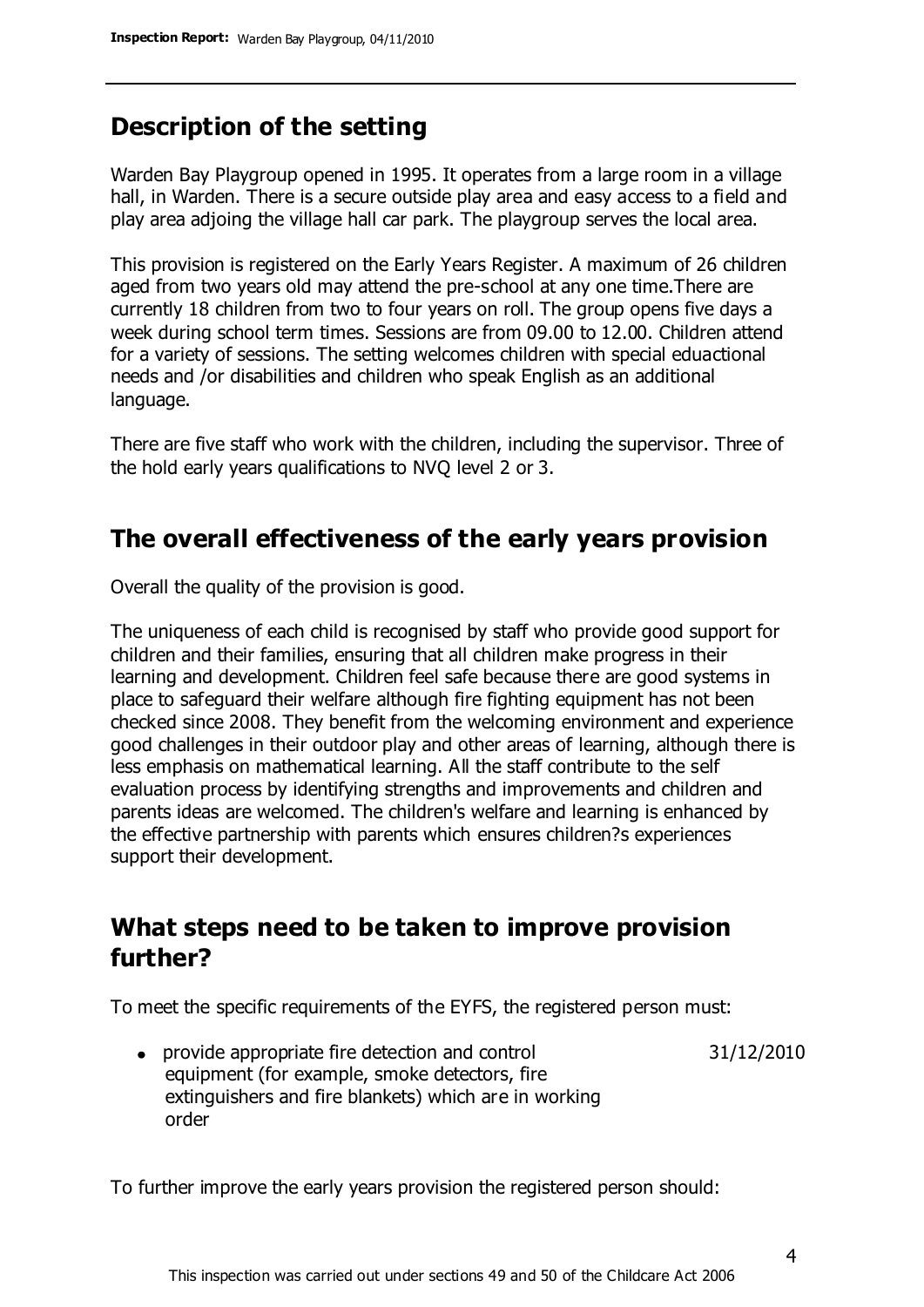develop mathematical understanding through all children?s early play experiences including through stories, songs, games and imaginative play

## **The effectiveness of leadership and management of the early years provision**

The Playgroup has the required policies and procedures in place to safeguard children and to ensure their welfare. The staff form a very stable and welcoming team who are keen to build upon the positive experiences children have here. They are vigilant and have a good understanding of their duty to safeguard children from harm. Staff keep good records of children's injuries and record the adults who collect children. The supervisor protects children's welfare by ensuring all adults who come into the building do not have unsupervised access to children. There are risk assessments to enable children to be kept safe both inside the building and when they go outside. There is a concern as the fire fighting equipment, such as the extinguishers, have not been checked since 2008 which means this may not be effective in an emergency. However, the hall has a variety of easy to access exits which are used for regular evacuation practices. The certificates of registration and insurance are displayed and the policies and procedures, including one for complaints, are available.

The supervisor and staff evaluate practice to ensure children have good experiences here. They have taken positive action to address all previous recommendations and to keep improving the provision. The staff contribute to selfevaluation and use the feedback from children and staff as well as that from parents to identify improvements they can make. Staff use their knowledge and experience to bring about improvements. For example, children celebrate various festivals which support their understanding of different cultures and staff use a good variety of resources reflecting diversity to ensure they develop a balanced view of society. Children benefit from playing in a spacious and varied environment that offers good opportunities for challenging outdoor play. They can easily access a selection of toys and resources that is supplemented by any requests they make which ensures they are interested in the programme of activities. For instance, children enjoy a good range of natural resources which are supplemented by short trips to the beach and field nearby.

The staff are happy to work with other organisations that are involved with children who attend in order to provide effective support. They support parents in seeking advice from specialists so that children's needs can be identified and supported effectively. Records from other nurseries have been shared and staff note children's development from these when they begin. There are clear procedures in place to support the individual needs of all children and families who attend the setting. Children have contact books which go home on a daily basis and they enthusiastically take home a toy cow and use a book to record experiences in their home lives. Parents have supported this process by recording a really good amount of children?s daily lives and outings so that staff can share information and develop good communication with children. Parents express their positive feelings about the service their children receive and have confidence in the staff who deliver an enjoyable experience for their children. Parental contributions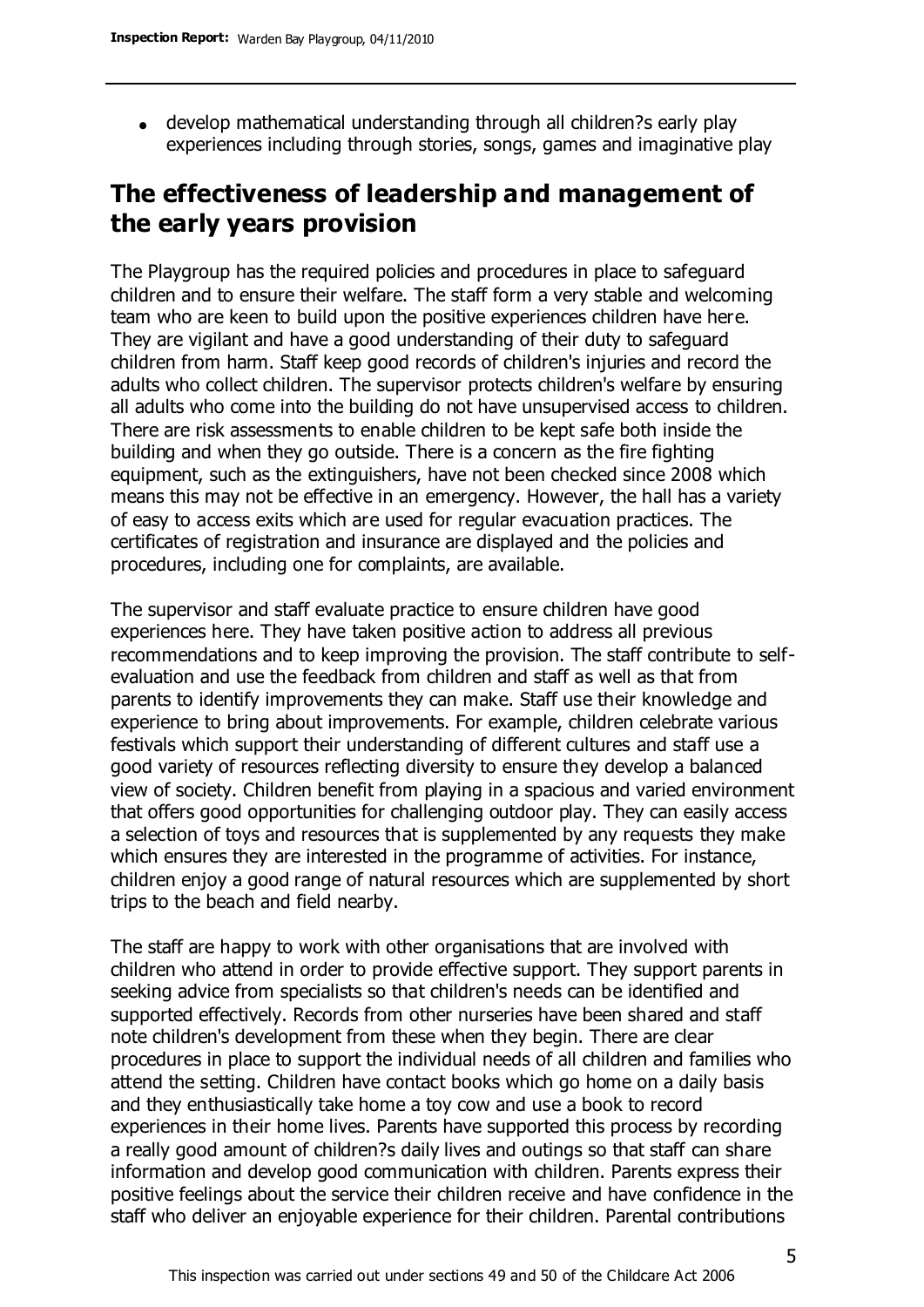are valued and information is gathered when children first begin at the group, so that their individual requirements and development are noted. This enables staff to support and include all children successfully.

## **The quality and standards of the early years provision and outcomes for children**

Children enjoy a varied and interesting range of play activities that support their progress towards the early learning goals. The staff offer good opportunities for children to progress by supporting children's self-chosen play and the adult led activities are delivered flexibly to take account of children's individual interests and needs. There is a clear and well understood system for recording what children do and achieve; key staff plan for the next steps in their learning by using these observational assessments to draw up plans for the week ahead. All staff observe and record children's development and achievements so that they are able to recognise children's interests and effectively support their learning.

Plans provide for a variety of play and learning experiences using an interesting range of resources, such as dressing up clothes, imaginative play props and varied construction and craft media. All the children enjoy using the inside and outside areas to support their play and learning and benefit from helping themselves to toys and equipment or asking staff to provide these from the store cupboard. This results in children who are well focussed and can sustain their interest so that they are able to achieve well. For example, one child plays with the sand for sometime alone and manages to turn out a small, complete sandcastle. The child is excited by this success and calls staff to acknowledge it, which they do well. Staff ensure activities are developmentally appropriate but although signing is sometimes used to promote inclusion, it is not used consistently, so children do not benefit fully from this method of communication.

There are good systems in place to ensure children are kept safe in the premises and routines provide a secure environment for children. The entrance and exit arrangements are carefully monitored to keep all children safe. Children benefit from procedures to administer medicine and care from staff who ensure they follow parent's instructions and use clear and well understood procedures to deal with illness or accidents

Children play happily and with good concentration in this welcoming environment as they have lots of choices and enjoy the opportunities to initiate their own activities. They clearly feel safe and learn to respect and tolerate others. Children are able to access attractive resources of all kinds which staff take great care to display well. For instance, there are role play resources to reflect a hospital setting in order to support the current interest in fireworks. This enables children to learn how to behave in a safe manner, as staff participate in their play and build upon their understanding. All the areas of learning are supported by staff who promote children's choices and deliver an enjoyable experience. However, the children's understanding of mathematical ideas is often covered through spontaneous play and use of routines, such as counting, and as a result, there is occasionally less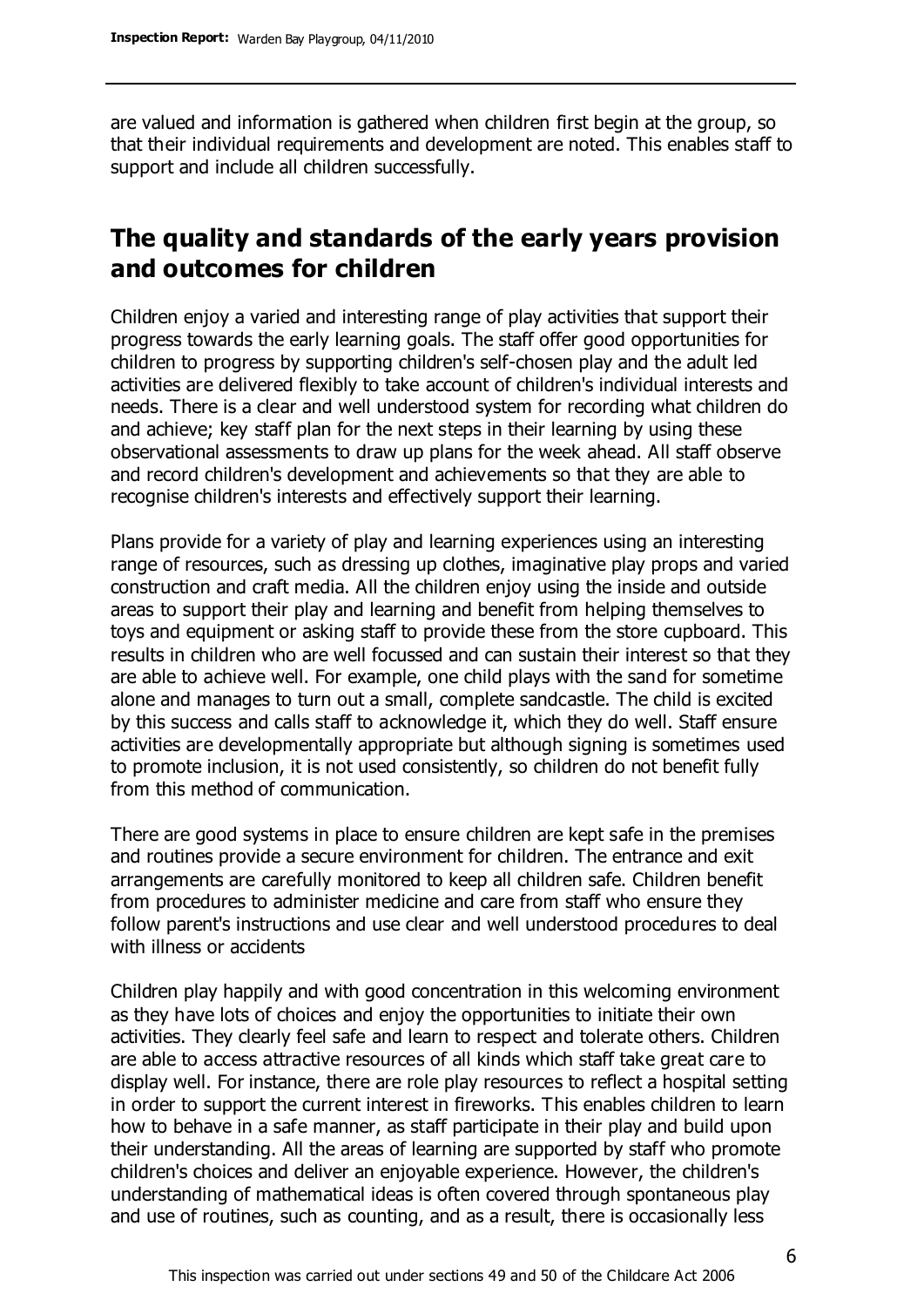emphasis on this area of learning.

Children have regular opportunities to enjoy outdoor play in the large playground area and the challenging apparatus which they use with enthusiasm and confidence. They also use of the outdoor environment for observing nature and exploring the locality by visiting the beach and the field next to the hall. Staff allow children to make choices about their outdoor play and they may stay inside if they wish to which builds enthusiasm. Children confidently help themselves to the snack foods and pour themselves drinks of milk or water independently. They develop an awareness of their own health by enjoying opportunities to discuss they foods they eat and the benefits of a healthy diet. They made vegetable soup with assorted vegetables for their harvest celebration and were able to eat this. Children learn how to keep healthy through exercise by feeling the effects of vigorous movement on their own heart.

Children experiment using card, glue-sticks and different paper to make rockets in accord with the firework night theme; staff support well this well and children refine their fine physical skills by using scissors with competence and skill. Children freely choose to use the computer, often without assistance and develop their understanding of the technical skills required to use some of the software. Children have very good opportunities to explore and investigate using interesting and varied natural and made resources such as, feathers, shells, cotton wool and magnets. They also enjoy opportunities to use sand, and a bowl of oats and tea for sensory play. Children have regular opportunities to participate in the singing and when they sing songs they develop their confidence by being aplauded by staff and other children. They enjoy sharing books and listen to stories that staff read to them, discussing the events described and learning how to behave in a small group. They experience practical opportunities to build upon their early reading skills from the self-registration system and older children often write their name on work. For, example, children write their name on the inside of the cardboard monsters they have made.